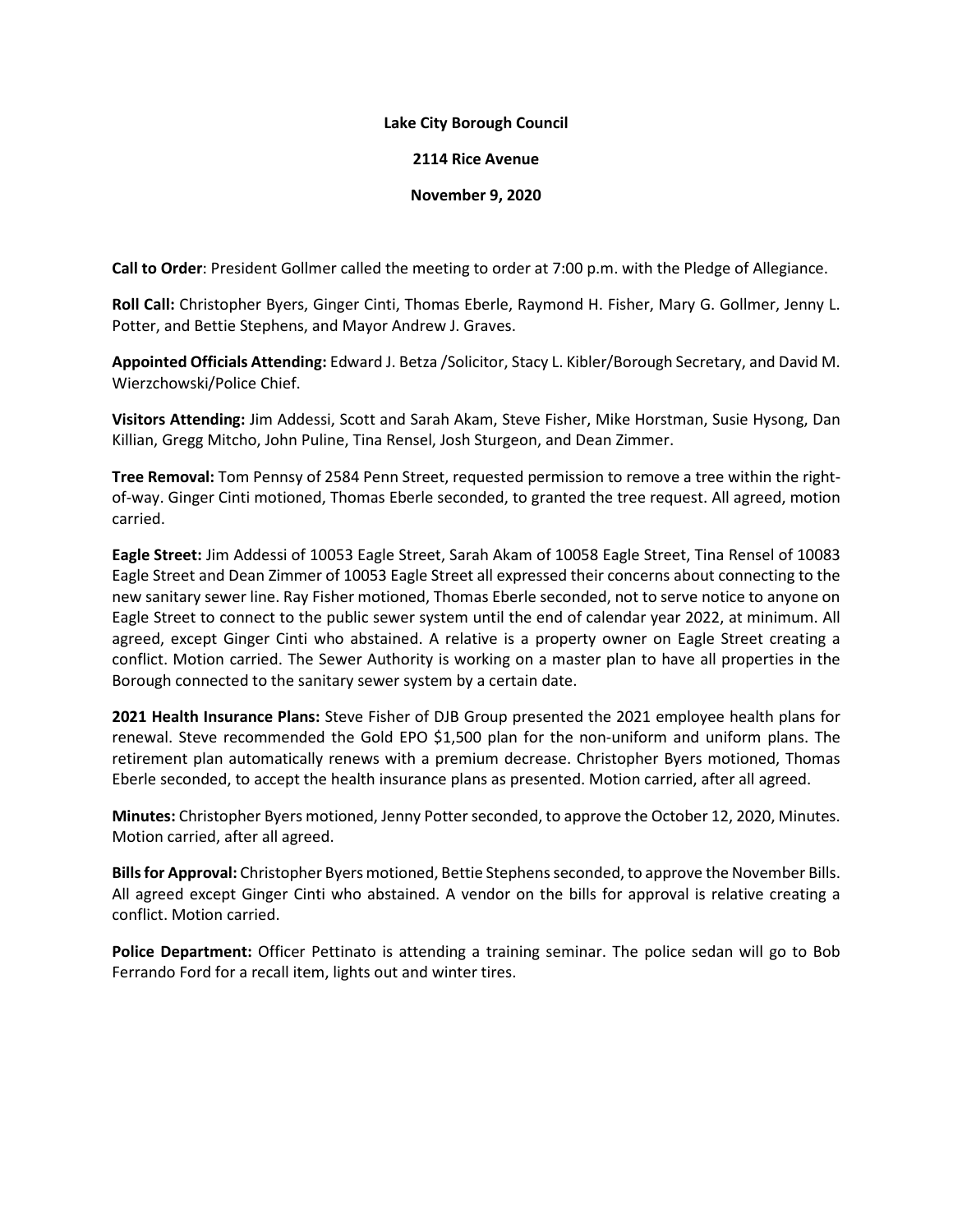**One Ton:** The following eight bids were received for the Ford F450:

| <b>Pro Trade Services</b> | \$7,000 | John Puline         | \$6,250 |
|---------------------------|---------|---------------------|---------|
| Tammy Killian             | \$6,075 | Josh Sturgeon       | \$6,000 |
| J. Brian Foht             | \$5,750 | Kevin Squibbs       | \$5,001 |
| John Baldwin              | \$4,769 | <b>Curtis Eaton</b> | \$4,500 |

Pro Trade Services requested to withdrawal his bid. Bettie Stephens motioned, Thomas Eberle seconded, to accept the bid from John Puline. Christopher Byers, Thomas Eberle, Jenny Potter, and Bettie Stephens all agreed. Ginger Cinti, Raymond Fisher, and Mary Gollmer all voted no. Motion carried.

**Security System:** Council will discuss the wastewater and water plant security systems at the next meeting.

**Part-time Plow Driver:** Christopher Byers spoke with Jack Dipolito who has agreed to plow part-time, as needed, for nights, weekends, and holidays.

**Trash Contract:** Christopher Byers motioned, Raymond Fisher seconded, to accept the Waste Management Trash Bid with leaf pick-up and the household hazards waste program (HHW). All agreed. Motion carried. The five-year contract will include unlimited pick-up with six leaf waste pick-ups per year and the HHW program for a total quarterly invoice of \$81.29, the per bag service will remain at \$5.50 per bag.

Raymond Fisher motioned, Christopher Byers seconded, to accept the trash agreement per the solicitor's approval. All agreed. Motion carried.

Christopher Byers motioned, Ginger Cinti seconded, to advertise amending the solid waste ordinance. All agreed. Motion carried.

**Community Center:** Maria Cannon is organizing a cancer benefit for an Elk Valley Student recently diagnosed with leukemia, and requested Council consider donating the Community Center for this event. The benefit will consist of a silent auction, only twenty-five people would be allowed in the event at one time, participants would enter in front and exit at the rear of the building. Masks will be required and hand sanitizer will be available. Raymond Fisher motioned, Christopher Byers seconded, to donate the Community Center for the benefit. All agreed, except Mary Gollmer who abstained. The benefactor of the benefit is a relative creating a conflict. Motion carried.

**Landbank:** Christopher Byers motioned, Raymond Fisher seconded, to accept the landbank agreement with Girard School District. All agreed. Motion carried.

**Generator:** Raymond Fisher motioned, Thomas Eberle seconded, to ratify the sale of use water plant generator for \$1,000 to Brian Lineman. All agreed. Except Ginger Cinti who abstained. The vendor is relative creating a conflict. Motion carried.

**Street Signs:** Christopher Byers motioned, Raymond Fisher seconded, to sell the green/white streets for their purchase value. All agreed. Motioned carried. If the purchase value is not gotten the signs will be retained for use.